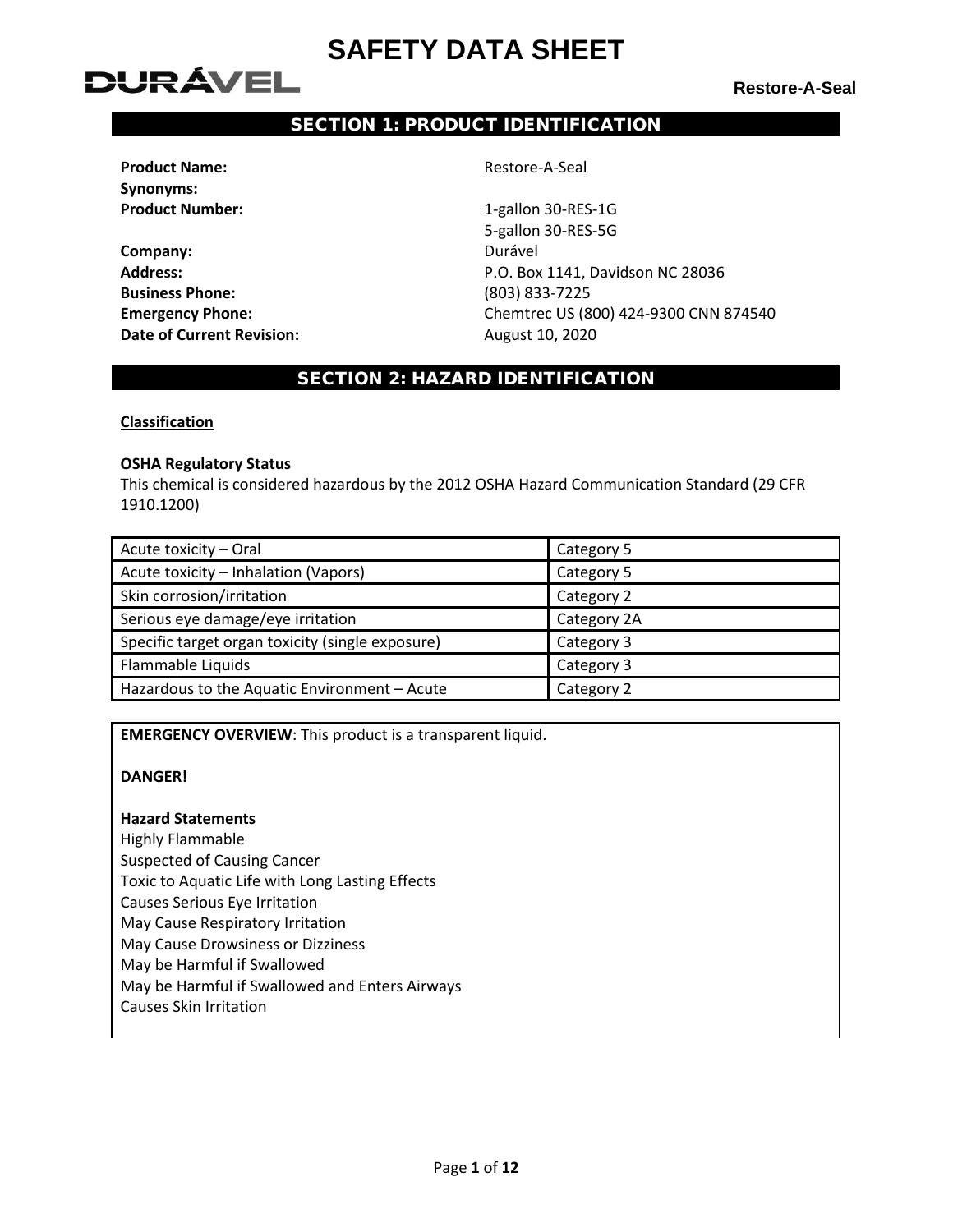

# **Precautionary Statements – Prevention**

Obtain special instructions before use Do not handle until all safety precautions have been read and understood Keep away from heat/sparks/open flames/hot surfaces. - No smoking Keep container tightly closed Ground/bond container and receiving equipment Use explosion-proof electrical/ ventilating/ lighting/ equipment Use only non-sparking tools Take action to prevent static discharges Avoid breathing dust/fume/gas/mist/vapors/spray Wash face, hands and any exposed skin thoroughly after handling Use only outdoors or in a well-ventilated area Avoid release to the environment Wear protective gloves/protective clothing/eye protection/face protection

# **Precautionary Statements – Response**

IF exposed or concerned: Get medical advice/attention IF ON SKIN (or hair): Take off immediately all contaminated clothing. Rinse skin with water/ shower If skin irritation occurs: Get medical advice or attention. IF IN EYES: Rinse cautiously with water for several minutes. Remove contacts, if present and easy to do. Continue rinsing. If eye irritation persists: Get medical advice/attention IF INHALED: Remove person to fresh air and keep comfortable for breathing. Call a POISON CENTER/doctor if you feel unwell. IF SWALLOWED: Immediately call a POISON CONTROL CENTER/doctor Do NOT induce vomiting. Take off contaminated clothing and wash before reuse In case of fire use, "alcohol resistant" foam, dry chemical, halon or carbon dioxide to extinguish. Collect spillage

# **Precautionary Statements - Storage**

Store in well-ventilated place. Keep Cool. Keep container tightly closed. Store locked up.

### **Precautionary Statements – Disposal**

Dispose of contents/container in accordance with local/regional/national regulations.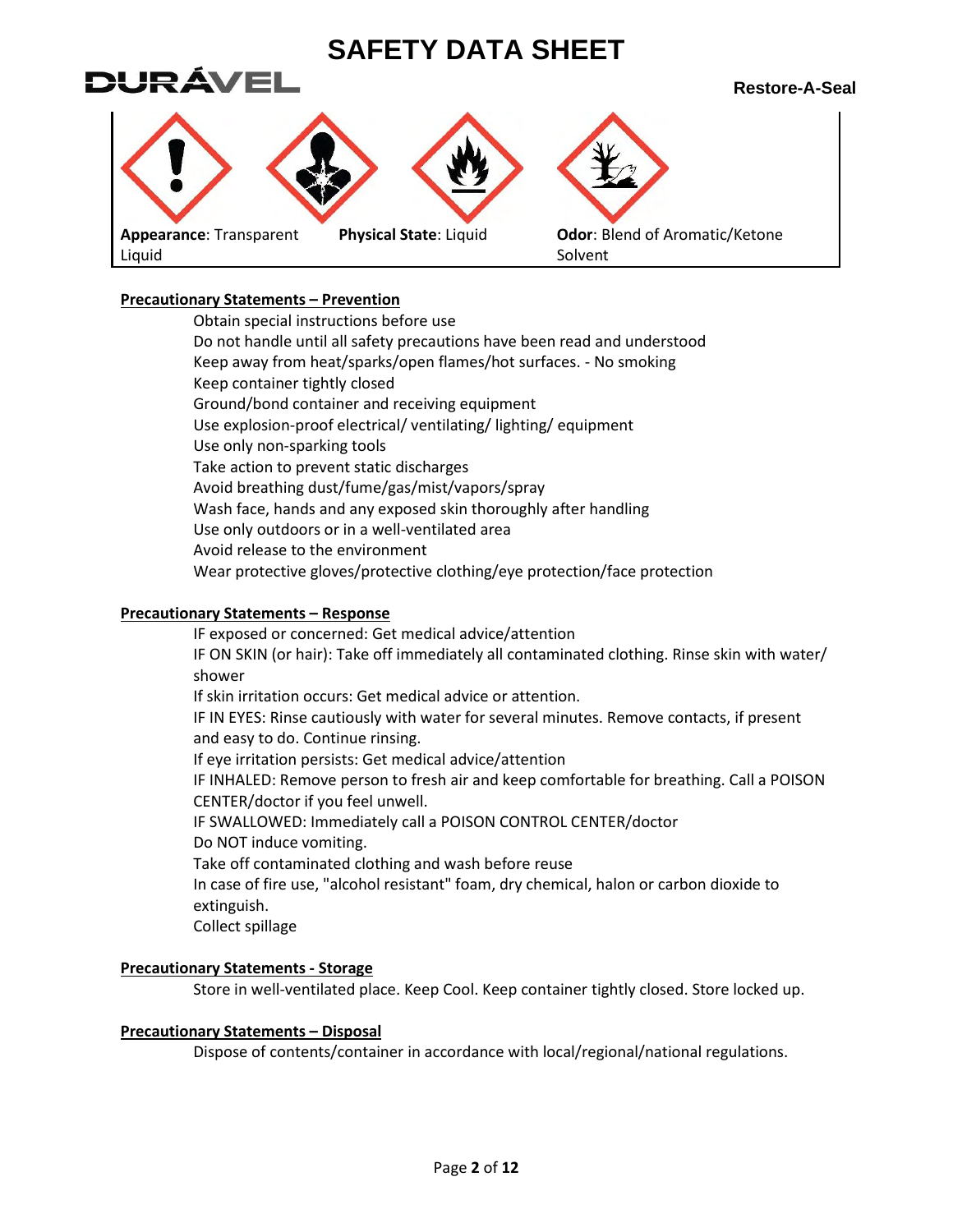**DURÁVEL** 

**Restore-A-Seal**

# **Hazards Not Otherwise Classified (HNOC)**

Repeated exposure may cause skin dryness or cracking

# SECTION 3: COMPOSITION AND INFORMATION ON INGREDIENTS

#### **Substance**

| <b>Chemical Name</b>                  | CAS No.    | Weight - % | <b>Trade Secret</b> |
|---------------------------------------|------------|------------|---------------------|
| Light aromatic distillate (petroleum) | 67891-80-9 | 40 - 70    |                     |
| Methyl ethyl ketone                   | 78-93-3    | $15 - 40$  |                     |

\*The exact percentage (concentration) of composition has been withheld as a trade secret.

# SECTION 4: FIRST-AID MEASURES

### **Description of First Aid Measures**

| <b>General Advice</b>     | Move out of the dangerous area. Consult a physician. Provide this<br>Safety Data Sheet to the doctor in attendance.                                                                                                    |
|---------------------------|------------------------------------------------------------------------------------------------------------------------------------------------------------------------------------------------------------------------|
| <b>Eye Contact</b>        | IF IN EYES: Rinse cautiously with water for several minutes. Remove<br>contact lenses, if present and easy to do. Continue rinsing. If eye<br>irritation persists: Get medical advice/attention.                       |
| <b>Skin Contact</b>       | IF ON SKIN (or hair): Remove/Take off immediately all contaminated<br>clothing. Rinse skin with water/shower. Wash off immediately with<br>soap and plenty of water. If skin irritation persists, call a physician.    |
| <b>Inhalation</b>         | IF INHALED: Remove victim to fresh air and keep at rest in a position<br>comfortable for breathing. If breathing is irregular or stopped,<br>administer artificial respiration. If symptoms persist, call a physician. |
| Ingestion                 | IF SWALLOWED: Immediately call a POISON CENTER or<br>doctor/physician. Do NOT induce vomiting. Never give anything by<br>mouth to an unconscious person.                                                               |
|                           | Most important symptoms and effects, both acute and delayed                                                                                                                                                            |
| <b>Symptoms</b>           | Eye, Skin, and Respiratory Irritation.                                                                                                                                                                                 |
|                           | Indication of any immediate medical attention and special treatment needed                                                                                                                                             |
| <b>Note to Physicians</b> | Treat symptomatically. For additional information, see Safety Data<br>Sheet.                                                                                                                                           |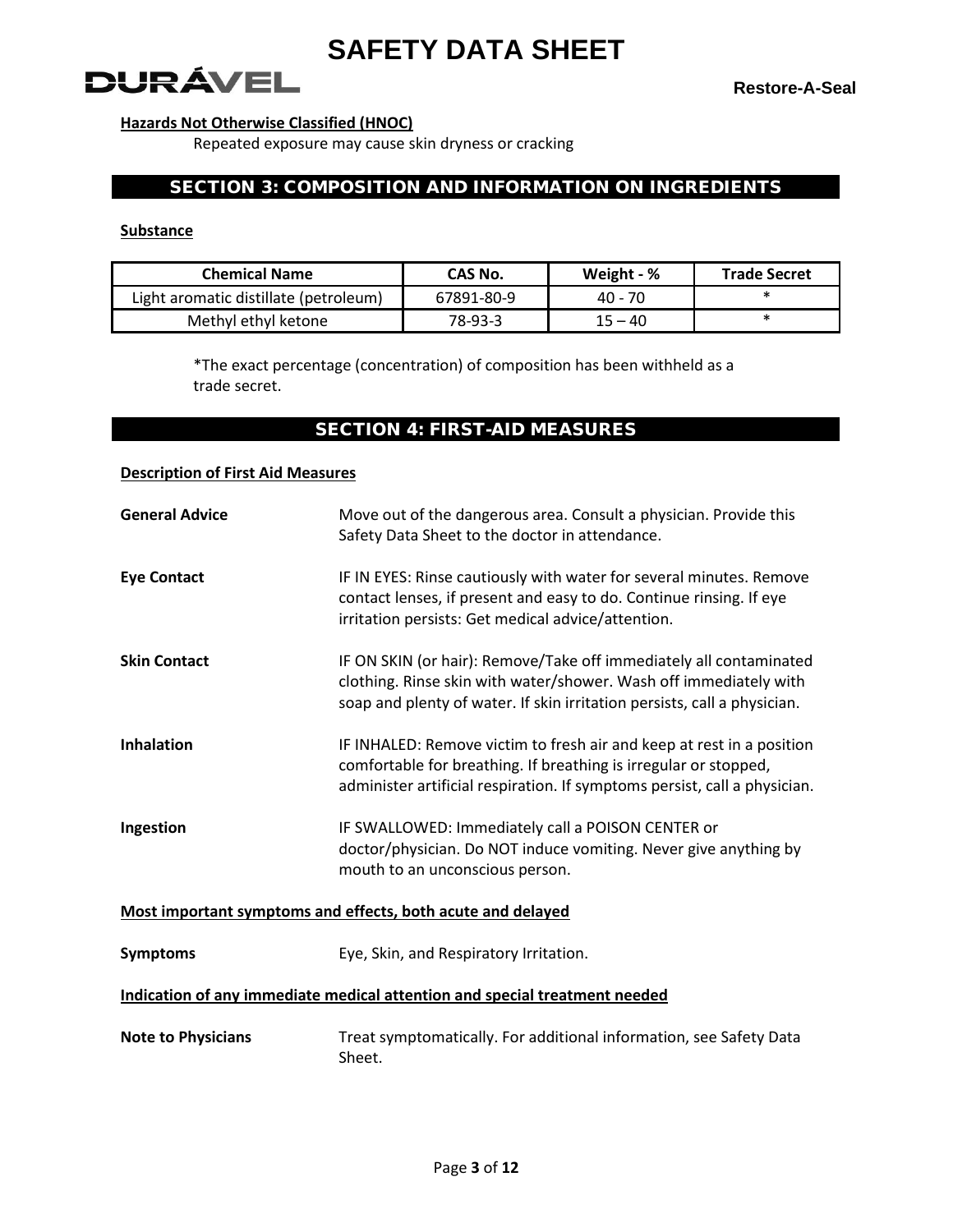# DURÁVEL

**Restore-A-Seal**

# SECTION 5: FIRE-FIGHTING MEASURES

### **Suitable Extinguishing Media**

Dry Chemical, Alcohol Resistant Foam, Halon or Carbon Dioxide

**Unsuitable extinguishing media** CAUTION: Use of water spray when fighting fire may be inefficient.

# **Specific hazards arising from the chemical** In a fire or if heated a pressure increase may occur and the container may burst.

**Hazardous combustion products** Carbon dioxide (CO2). Carbon

monoxide.

**Explosion Data Sensitivity to Mechanical Impact Not available** 

**Sensitivity to Static Discharge** May be ignited by friction, heat, sparks or flames.

# **Protective equipment and precautions for firefighters**

Wear self-contained breathing apparatus and protective suit.

# SECTION 6: ACCIDENTAL RELEASE MEASURES

### **Personal precautions, protective equipment and emergency procedures**

| <b>Personal Precautions</b>                          | Use personal protective equipment as required. P261 - Avoid<br>breathing dust/fume/gas/mist/vapors/spray. Ensure adequate<br>ventilation, especially in confined areas. Remove all sources of<br>ignition. Evacuate personnel to safe areas. Beware of vapors<br>accumulating to form explosive concentrations. Vapors can<br>accumulate in low areas. |
|------------------------------------------------------|--------------------------------------------------------------------------------------------------------------------------------------------------------------------------------------------------------------------------------------------------------------------------------------------------------------------------------------------------------|
| <b>Environmental Precautions</b>                     |                                                                                                                                                                                                                                                                                                                                                        |
| <b>Environmental precautions</b>                     | Prevent further leakage or spillage if safe to do so. Do not allow<br>product to enter any drains or waterways.                                                                                                                                                                                                                                        |
| Methods and material for containment and cleaning up |                                                                                                                                                                                                                                                                                                                                                        |

- **Methods for containment** Prevent further leakage or spillage if safe to do so. Dike to collect large liquid spills.
- **Methods for cleaning up** Use a non-combustible material like vermiculite or sand to soak up the product and place into a container for later disposal. Use clean nonsparking tools to collect absorbed material. Dispose according to local regulations.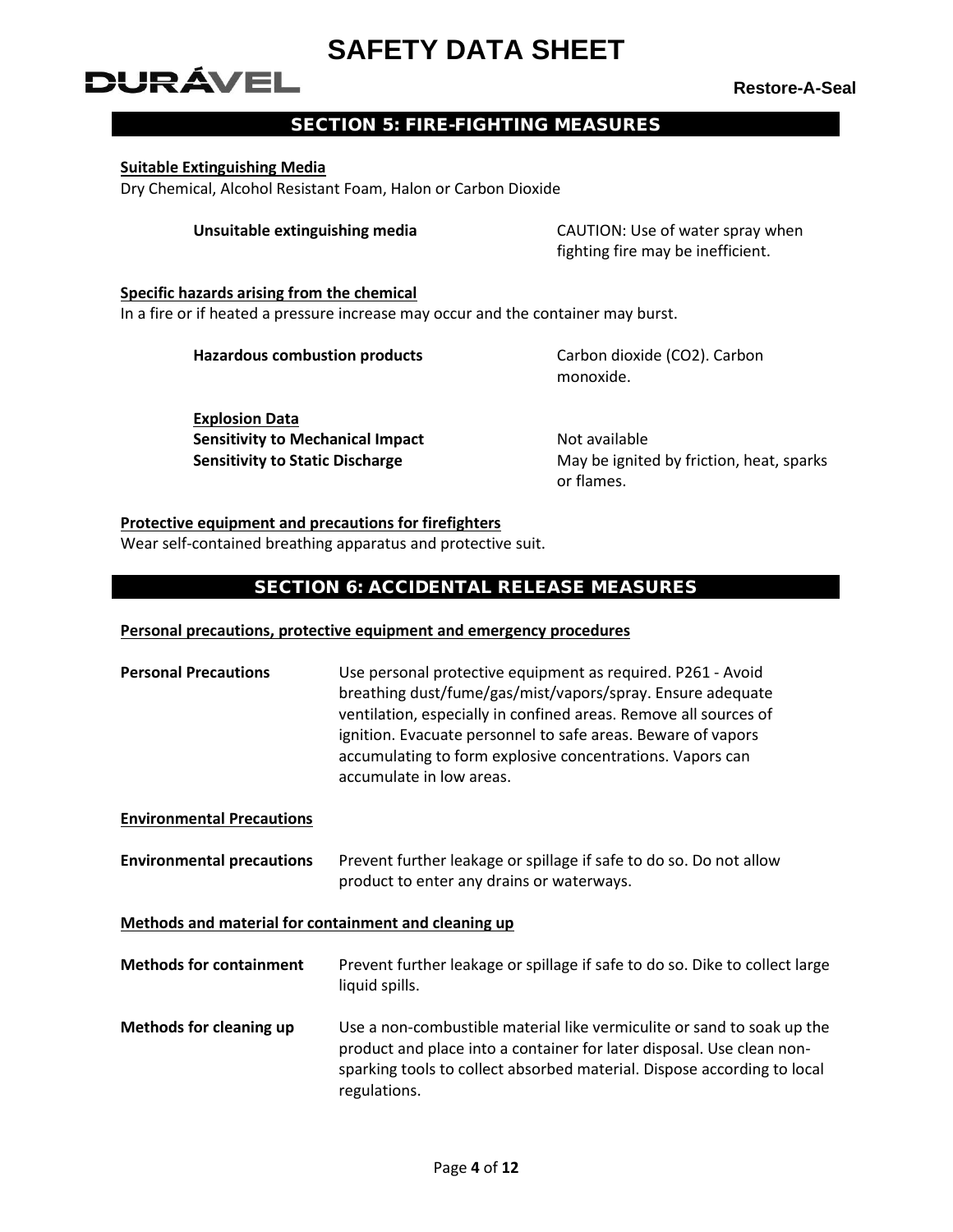# **DURÁVEL**

**Restore-A-Seal**

# SECTION 7: HANDLING AND STORAGE

### **Precautions for safe handling**

| <b>Advice for safe handling</b> | Do not handle until all safety precautions have been read and<br>understood. Avoid contact with skin and eyes. Avoid breathing |
|---------------------------------|--------------------------------------------------------------------------------------------------------------------------------|
|                                 | dust/fume/gas/mist/vapors/spray. Keep away from heat, hot surfaces,                                                            |
|                                 | sparks, open flames and other ignition sources. No smoking. Ground                                                             |
|                                 | and bond container and receiving equipment. Take measures to                                                                   |
|                                 | prevent the buildup of electrostatic charge. Use non-sparking tools.                                                           |
|                                 | Wash hands and skin thoroughly after handling. Use only outdoors or                                                            |
|                                 | in a well-ventilated area. Wear protective gloves/protective                                                                   |
|                                 | clothing/eye protection/face protection.                                                                                       |

#### **Conditions for safe storage, including any incompatibilities**

| <b>Storage Conditions</b>     | Keep container tightly closed in a dry and well-ventilated place.<br>Containers which are opened must be carefully resealed and kept<br>upright to prevent leakage. |
|-------------------------------|---------------------------------------------------------------------------------------------------------------------------------------------------------------------|
| <b>Incompatible Materials</b> | Keep away from strong oxidizing agents, strong alkalis, and strong<br>acids.                                                                                        |

# SECTION 8: EXPOSURE CONTROLS – PERSONAL PROTECTION

### **Control parameters**

#### **Exposure guidelines**

| <b>Chemical Name</b> | <b>ACGIH TLV</b>    | <b>OSHA PEL</b>         | <b>NIOSH IDLH</b>   |
|----------------------|---------------------|-------------------------|---------------------|
| Methyl ethyl ketone  | STEL: 300 ppm       | TWA: 200 ppm            | IDLH: 3000 ppm      |
| 78-93-3              | <b>TWA: 200 ppm</b> | TWA: 590 mg/m3          | <b>TWA: 200 ppm</b> |
|                      |                     | (vacated) TWA: 200 ppm  | TWA: 590 mg/m3      |
|                      |                     | (vacated) TWA: 590      | STEL: 300 ppm       |
|                      |                     | mg/m3                   | STEL: 885 mg/m3     |
|                      |                     | (vacated) STEL: 300 ppm |                     |
|                      |                     | (vacated) STEL: 885     |                     |
|                      |                     | mg/m3                   |                     |

### **Appropriate engineering controls**

**Engineering controls** Ensure adequate ventilation, especially in confined areas.

### **Individual protection measures, such as personal protective equipment**

**Eye and face protection** Wear safety glasses with side shields (or goggles).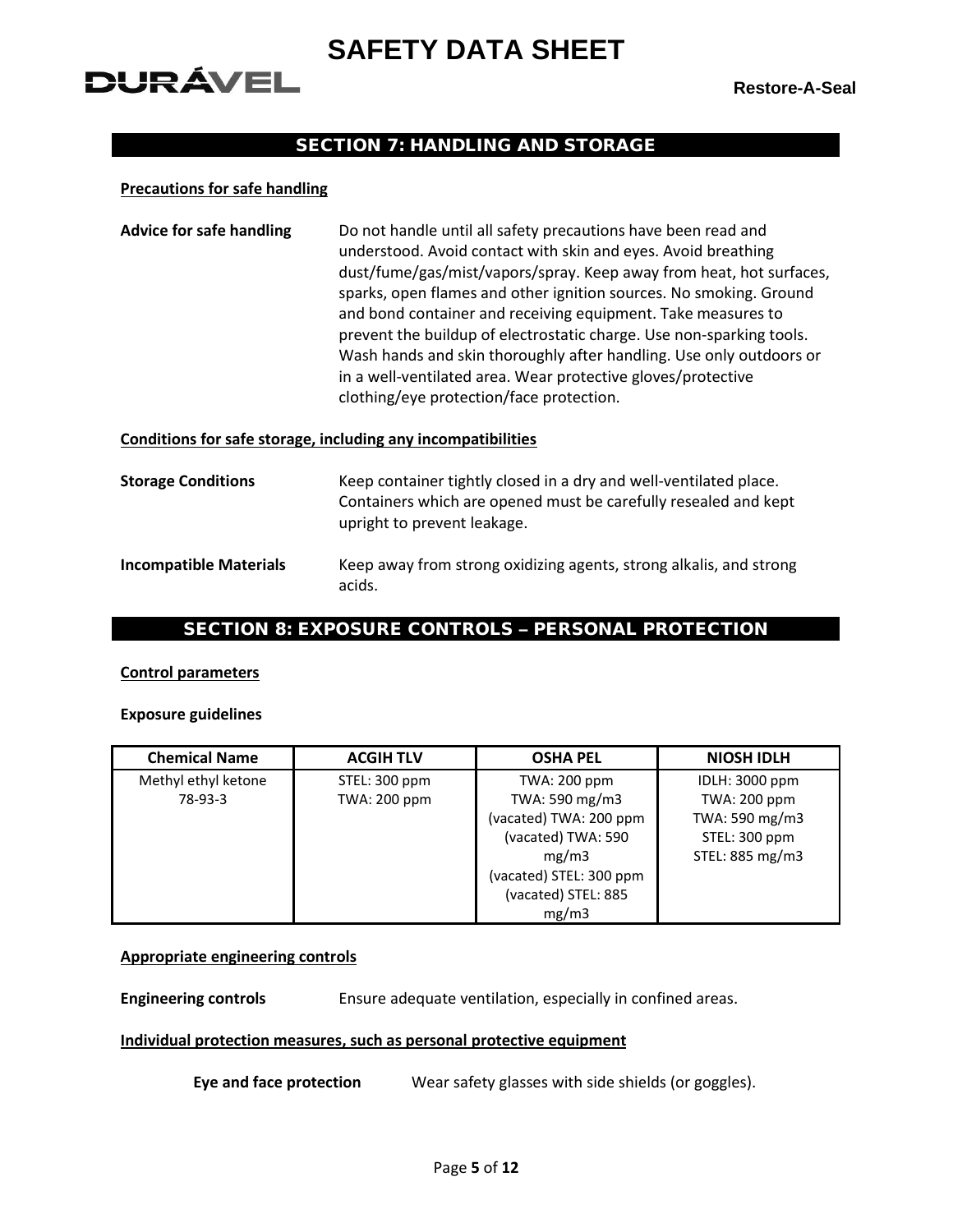# **DURÁVEL**

| Skin and body protection                        | Wear impervious protective clothing, including boots,<br>gloves, lab coat, apron or coveralls, as appropriate, to<br>prevent skin contact. Wear chemical resistant gloves at<br>minimum. Wash skin immediately upon contact. Wash<br>hands at mealtime and end of shift.                                                                                                                                                |
|-------------------------------------------------|-------------------------------------------------------------------------------------------------------------------------------------------------------------------------------------------------------------------------------------------------------------------------------------------------------------------------------------------------------------------------------------------------------------------------|
| <b>Respiratory protection</b>                   | Use respiratory protection unless adequate local exhaust<br>ventilation is provided or exposure assessment<br>demonstrates that exposures are within recommended<br>exposure guidelines. Where concentrations are above<br>recommended limits or are unknown, appropriate<br>respiratory protection should be worn. Follow OSHA<br>respirator regulations (29 CFR 1910.134) and use<br>NIOSH/MSHA approved respirators. |
| <b>General Hygiene</b><br><b>Considerations</b> | Handle in accordance with good industrial hygiene and<br>safety practice. Wash hands before and after breaks and at<br>the end of the work day.                                                                                                                                                                                                                                                                         |

# SECTION 9: PHYSICAL AND CHEMICAL PROPERTIES

# **Information on basic physical and chemical properties**

| <b>Physical State</b>              | Liquid                | Odor                  | Blend of<br>Aromatic/Ketone<br>Solvent |
|------------------------------------|-----------------------|-----------------------|----------------------------------------|
| Appearance                         | Transparent<br>Liquid | <b>Odor Threshold</b> | No data available                      |
| Color                              | Transparent<br>Liquid |                       |                                        |
| Property                           | <b>Values</b>         | <b>Remarks/Method</b> |                                        |
| рH                                 | Not Relevant          |                       |                                        |
| <b>Melting point/freezing</b>      | Not Aplicable /       |                       |                                        |
| point                              | $-86^\circ$ C         |                       |                                        |
| <b>Boiling point/Boiling range</b> | $80^\circ$ C          |                       |                                        |
| <b>Flash point</b>                 | $-9°$ C (16° F)       | CC (closed cup)       |                                        |
| <b>Evaporation rate</b>            | Not Available         |                       |                                        |
| <b>Flammability (solid, gas)</b>   | Not Relevant          |                       |                                        |
| <b>Flammability Limit in Air</b>   |                       |                       |                                        |
| <b>Upper flammability limit:</b>   | 11.4%                 |                       |                                        |
| Lower flammability limit:          | 1.4%                  |                       |                                        |
| Vapor pressure                     | Not Available         |                       |                                        |
| <b>Vapor density</b>               | Not Available         |                       |                                        |
| <b>Relative density</b>            | .85 @ 70°F            |                       |                                        |
| <b>Water solubility</b>            | Insoluble in water    |                       |                                        |
| Solubility in other solvents       | Not Available         |                       |                                        |
| <b>Partition coefficient</b>       | Not Available         |                       |                                        |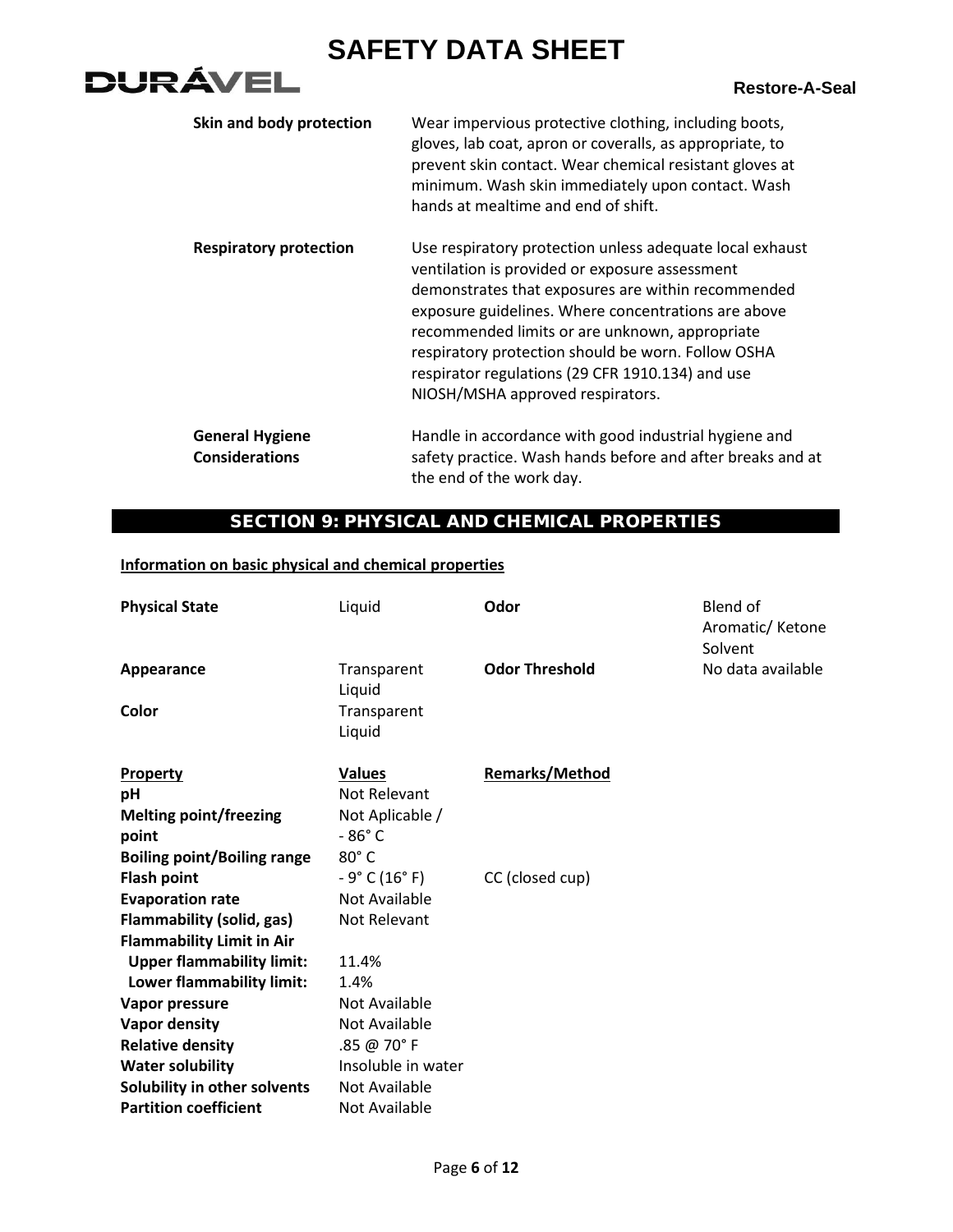

| <b>Autoignition temperature</b> | Not Available  |
|---------------------------------|----------------|
| <b>Decomposition</b>            | Not Available  |
| temperature                     |                |
| <b>Kinematic viscosity</b>      | Not Available  |
| <b>Dynamic viscosity</b>        | Not Available  |
| <b>Explosive properties</b>     | Not Available  |
| <b>Oxidizing properties</b>     | Not Available  |
| <b>Other Information</b>        |                |
| Softening point                 | Not Relevant   |
| <b>Molecular weight</b>         | Not Available  |
| <b>VOC Content (%)</b>          | Not Applicable |
| <b>Density</b>                  | Not Available  |
| <b>Bulk Density</b>             | Not Available  |
|                                 |                |

# SECTION 10: STABILITY AND REACTIVITY

**Reactivity** Not Available

**Chemical stability** Stable

**Possibility of Hazardous Reactions** Hazardous polymerization does not occur

#### **Conditions to avoid**

Heat, flames and sparks

**Incompatible materials** Keep away from strong oxidizing agents, strong alkalis, and strong acids.

**Hazardous Decomposition Products** Hazardous decomposition products formed under fire conditions, carbon oxides

# SECTION 11: TOXICOLOGICAL INFORMATION

**Information on likely routes of exposure**

**Product Information**

**Inhalation Direct contact and vapor inhalation** 

**Eye contact** Direct contact

**Skin contact** Direct contact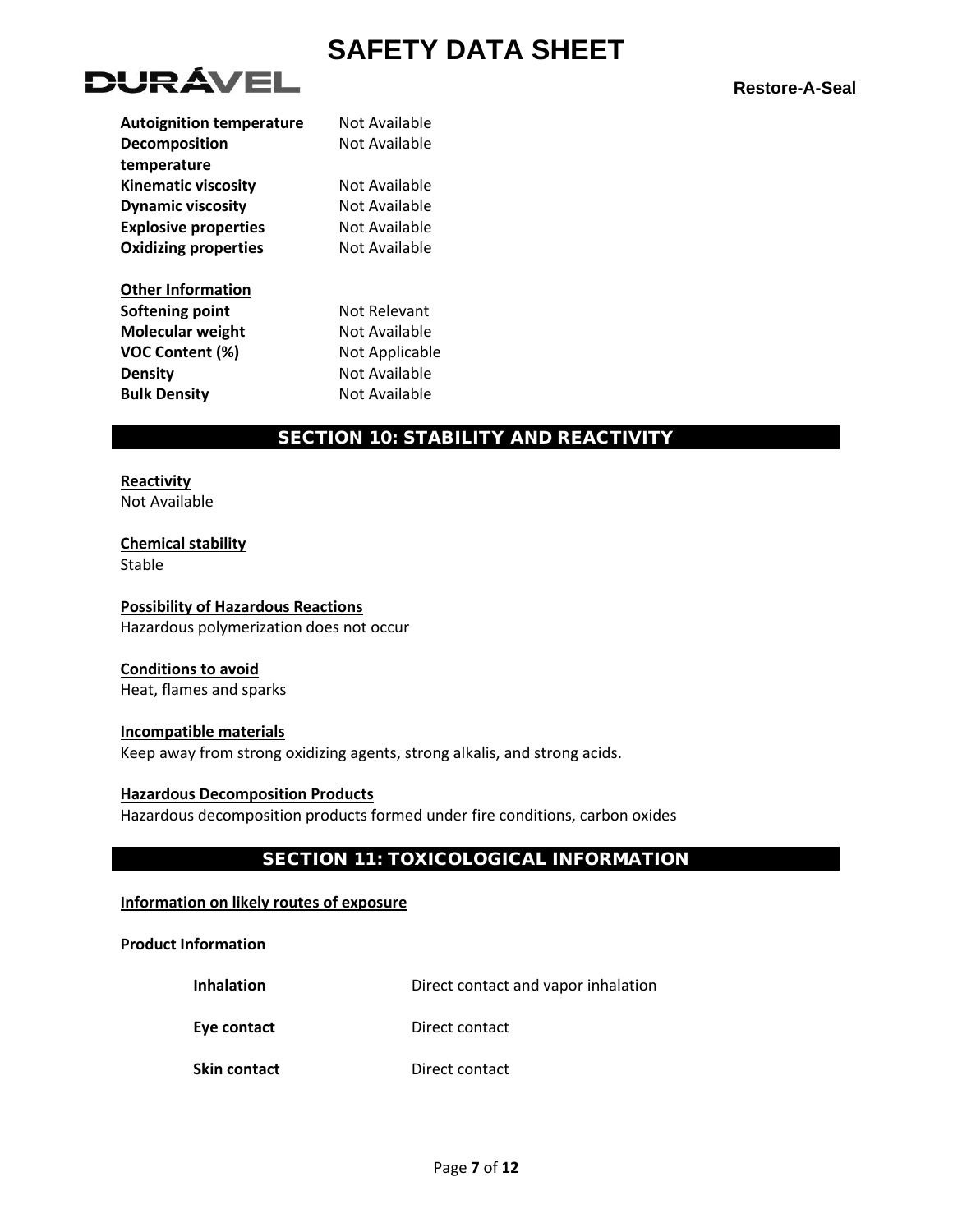

**Ingestion** Direct contact

| <b>Chemical Name</b> | Oral LD50 | Dermal LD50 | <b>Inhalation LC50</b> |
|----------------------|-----------|-------------|------------------------|
| Methyl ethyl ketone  | $- -$     | $- -$       | = 23500 mg/m3 (rat) 8h |
| 78-93-3              |           |             |                        |

# **Information on toxicological effects**

| <b>Symptoms</b> |
|-----------------|
|-----------------|

**Symptoms** May cause drowsiness or dizziness if inhaled. May cause respiratory irritation. Causes serious eye irritation. Causes skin irritation.

# **Delayed and immediate effects as well as chronic effects from short and long-term exposure**

| <b>Skin corrosion/irritation</b>  | Causes severe burns. Irritating to skin.            |
|-----------------------------------|-----------------------------------------------------|
| Serious eye damage/eye irritation | Irritating to eyes. Risk of serious damage to eyes. |
| <b>Irritation</b>                 | Irritating to eyes, respiratory system and skin     |
| <b>Sensitization</b>              | No data available                                   |
| <b>Germ cell mutagenicity</b>     | No data available                                   |
| Carcinogenicity                   | No data available                                   |
| <b>Reproductive toxicity</b>      | Not Available                                       |
| STOT - single exposure            | Not Available                                       |
| STOT - repeated exposure          | Not Available                                       |
| <b>Aspiration hazard</b>          | Not Available                                       |

### **Numerical measures of toxicity – Product Information** No available data.

# SECTION 12: ECOLOGICAL INFORMATION

Material is expected to be harmful to aquatic organisms. May cause long-term adverse effects in the aquatic environment.

### **Ecotoxicity**

| <b>Chemical Name</b>           | Algae/aquatic plants | Fish                                                               | Crustacea                                                                                                             |
|--------------------------------|----------------------|--------------------------------------------------------------------|-----------------------------------------------------------------------------------------------------------------------|
| Methyl ethyl ketone<br>78-93-3 |                      | 3130 - 3320: 96 h<br>Pimephales promelas<br>mg/L LC50 flow-through | 520: 48 h Daphnia magna<br>mg/L EC50 5091: 48 h<br>Daphnia magna mg/L<br>EC50 4025 - 6440: 48 h<br>Daphnia magna mg/L |
|                                |                      |                                                                    | <b>EC50 Static</b>                                                                                                    |

# **Persistence and degradability**

No data available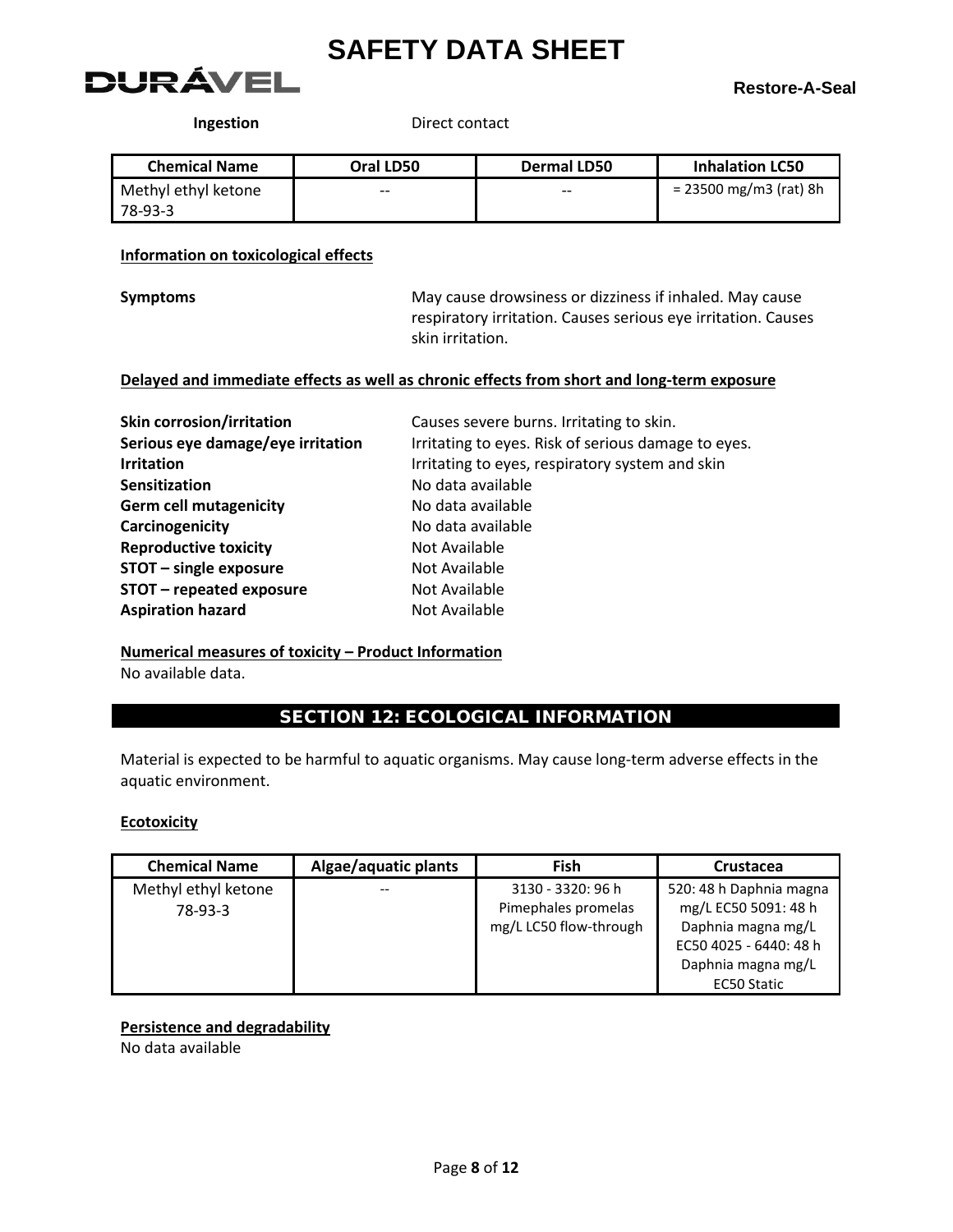

# **Bioaccumulation**

No data available

| <b>Chemical Name</b> | <b>Partition coefficient</b> |
|----------------------|------------------------------|
| Methyl ethyl ketone  | 0.29                         |
| 78-93-3              |                              |

# **Other adverse effects**

No data available

# SECTION 13: DISPOSAL CONSIDERATIONS

# **Waste treatment methods**

**Disposal of wastes** Under RCRA 40 CFR 261 this material is a hazardous waste. Dispose of in accordance with all federal, state, and local regulations. If uncertain of local requirements, contact the proper environmental authorities for information on waste disposal in your area. Contact a licensed professional waste disposal service to dispose of this material.

**Contaminated packaging** Dispose of in accordance with federal, state and local regulations

| <b>Chemical Name</b> | <b>RCRA</b> | RCRA - Basis for  | RCRA – D Series  | RCRA – U Series |
|----------------------|-------------|-------------------|------------------|-----------------|
|                      |             | Listing           | Wastes           | Wastes          |
| Methyl ethyl         | U159        | Included in waste | 200.0 mg/L       | U159            |
| ketone               |             | streams: F005,    | regulatory level |                 |
| 78-93-3              |             | F039              |                  |                 |

| <b>Chemical Name</b> | California Hazardous Waste Status |
|----------------------|-----------------------------------|
| Methyl ethyl ketone  | Toxic                             |
| 78-93-3              | Ignitable                         |

# SECTION 14: TRANSPORTATION INFORMATION

**DOT**

| UN/ID no.               | 1263                                                               |
|-------------------------|--------------------------------------------------------------------|
| <b>Proper Shipping</b>  | <b>Paint Related Material</b>                                      |
| <b>Name</b>             |                                                                    |
| <b>Hazard Class</b>     | 3                                                                  |
| <b>Packing Group</b>    | Ш                                                                  |
| <b>Marine pollutant</b> | Material is expected to be harmful to aquatic organisms. May cause |
|                         | long-term adverse effects in the aquatic environment.              |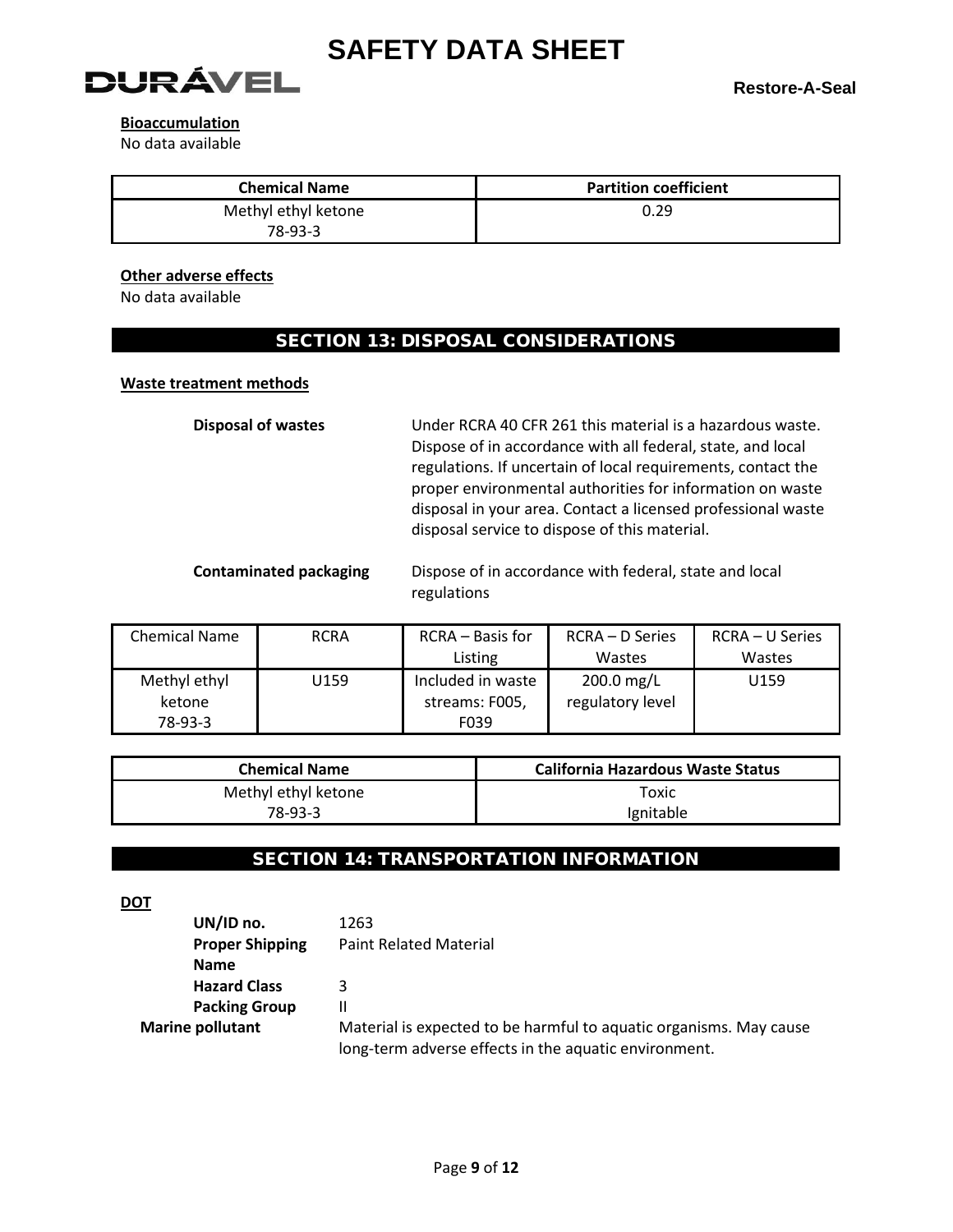

### **IATA**

| UN/ID no.              | 1263                          |
|------------------------|-------------------------------|
| <b>Proper Shipping</b> | <b>Paint Related Material</b> |
| Name                   |                               |
| <b>Hazard Class</b>    | 3                             |
| <b>Packing Group</b>   | Ш                             |
|                        |                               |
|                        |                               |

# **IMDG**

| UN/ID no.              | 1263                          |
|------------------------|-------------------------------|
| <b>Proper Shipping</b> | <b>Paint Related Material</b> |
| Name                   |                               |
| <b>Hazard Class</b>    | ર                             |
| <b>Packing Group</b>   |                               |

### SECTION 15: REGULATORY INFORMATION

**ENCS** Does not comply Does not comply

**Poes not comply** 

**Complies Complies Complies** 

**Complies** 

**AICS** Complies

#### **International Inventories**

### **Legend:**

**TSCA** - United States Toxic Substances Control Act Section 8(b) Inventory **DSL/NDSL** - Canadian Domestic Substances List/Non-Domestic Substances List **EINECS/ELINCS** - European Inventory of Existing Chemical Substances/European List of Notified Chemical Substances **ENCS** - Japan Existing and New Chemical Substances **IECSC** - China Inventory of Existing Chemical Substances **KECL** - Korean Existing and Evaluated Chemical Substances **PICCS** - Philippines Inventory of Chemicals and Chemical Substances **AICS** - Australian Inventory of Chemical Substances

### **US Federal Regulations**

### **SARA 313**

Section 313 of Title III of the Superfund Amendments and Reauthorization Act of 1986 (SARA). This product does not contain any chemicals which are subject to the reporting requirements of the Act and Title 40 of the Code of Federal Regulations, Part 372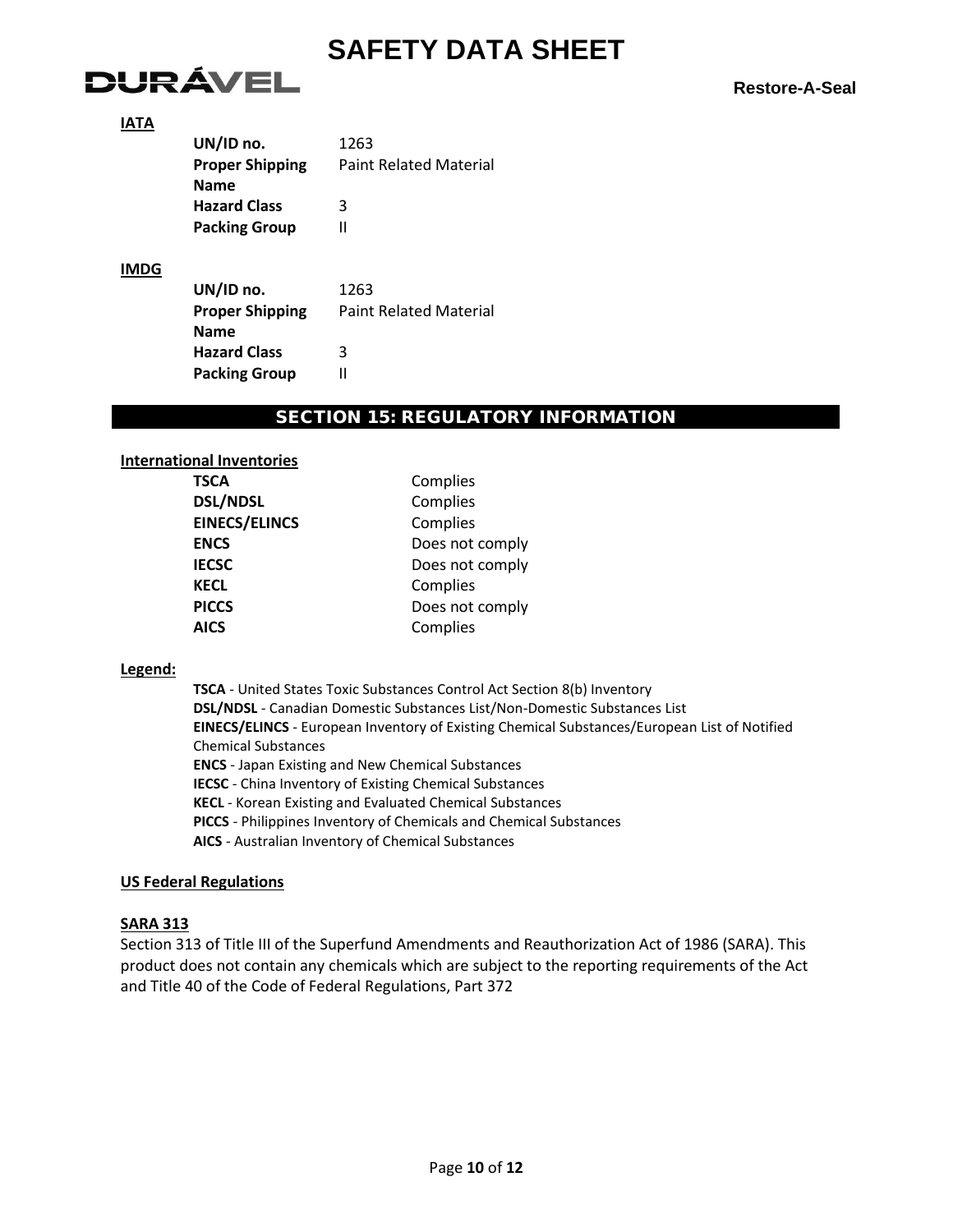

### **SARA 311/312 Hazard Categories**

| <b>Acute health hazard</b>        | Yes |
|-----------------------------------|-----|
| <b>Chronic health hazard</b>      | Yes |
| Fire hazard                       | Yes |
| Sudden release of pressure hazard | Yes |
| Reactive hazard                   | N٥  |

# **CWA (Clean Water Act)**

This product contains the following substances which are regulated pollutants pursuant to the Clean Water Act (40 CFR 122.21 and 40 CFR 122.42)

# **CERCLA**

This material, as supplied, contains one or more substances regulated as a hazardous substance under the Comprehensive Environmental Response Compensation and Liability Act (CERCLA) (40 CFR 302)

| <b>Chemical Name</b>           | <b>Hazardous Substances</b><br><b>ROs</b> | <b>CERCLA/SARA RQ</b> | <b>Reportable Quantity</b><br>(RQ)         |
|--------------------------------|-------------------------------------------|-----------------------|--------------------------------------------|
| Methyl ethyl ketone<br>78-93-3 | 5000 lb                                   | $- -$                 | RQ 5000 lb final RQ<br>RQ 2270 kg final RQ |

# **US State Regulations**

# **California Proposition 65**

This product contains chemicals known to the state of California to cause birth defects or other reproductive harm

# **US State Right-to-Know Regulations**

# **US EPA Label Information**

# SECTION 16: OTHER INFORMATION

| <b>NFPA</b>                                                       | Health hazards 2 | Flammability 3                           | Instability 0      | <b>Physical and Chemical</b><br>Properties - |
|-------------------------------------------------------------------|------------------|------------------------------------------|--------------------|----------------------------------------------|
| <b>HMIS</b>                                                       | Health hazards 2 | Flammability 3                           | Physical hazards 0 | <b>Personal Protection</b>                   |
| <b>Issue Date</b><br><b>Revision Date</b><br><b>Revision Note</b> |                  | August 3, 2020<br>Not applicable<br>None |                    |                                              |

The information contained herein is believed to be accurate but is not warranted to be so. Data and calculations are based on information furnished by the manufacturer of the product and manufacturers of the components of the product. The information given is designed only as a guidance for safe handling, use, processing, storage, transportation, disposal and release and is not to be considered a warranty or quality specification. The information relates only to the specific material designated and may not be valid for such material used in combination with any other materials or in